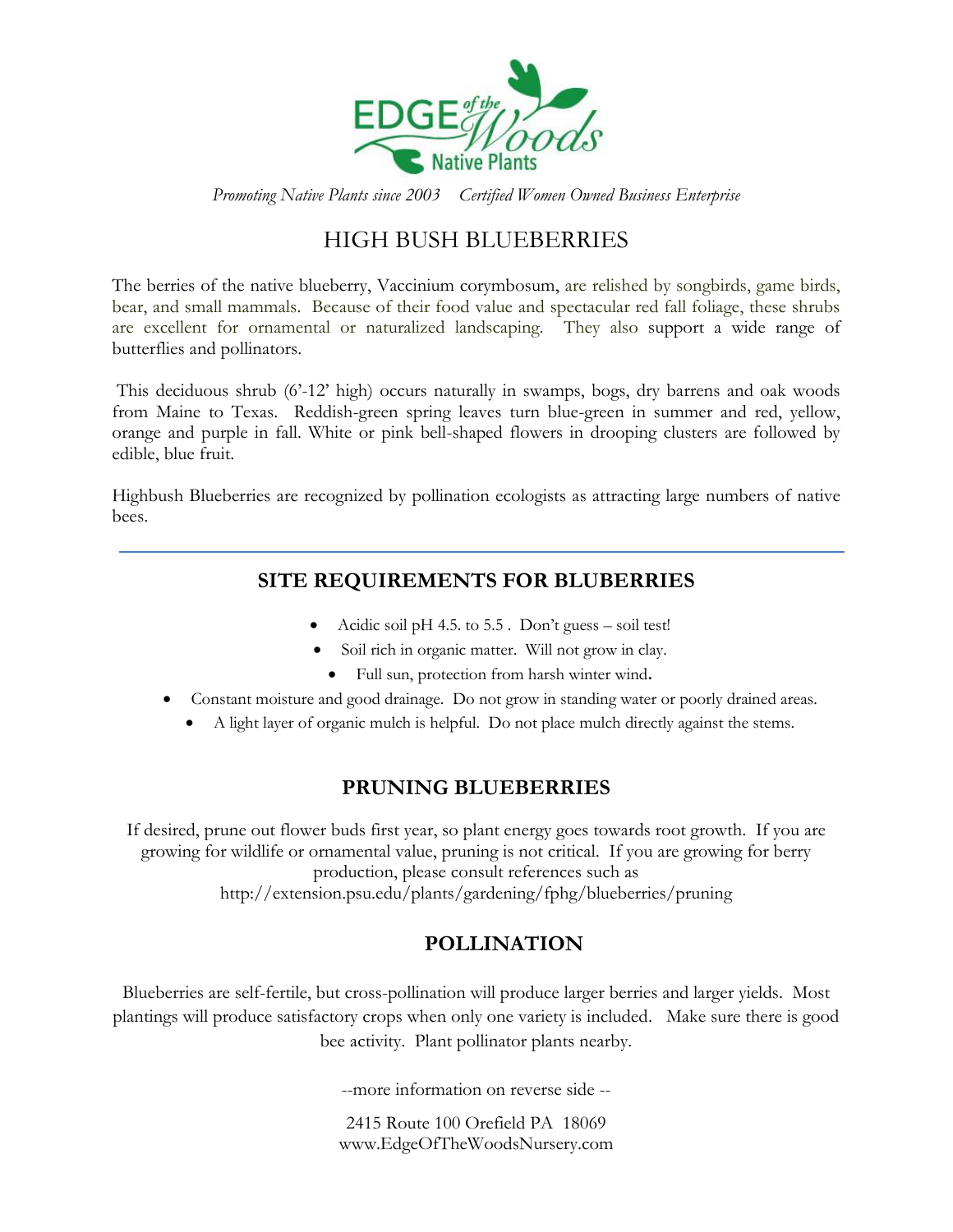## **VARIETIES**

The straight species (Vaccinium corymbosum -- with no other name following such as Jersey, Duke, Blue Ray, etc.) will bloom and set berries through the season.

The following cultivars have been selected out for particular characteristics. The information is taken from [http://extension.psu.edu/plants/gardening/fphg/blueberries/variety-selection.](http://extension.psu.edu/plants/gardening/fphg/blueberries/variety-selection) Information listed is for varieties we may have. We do not have all varieties at all times.

#### **Early Mid-season**

**Blueray:** Plant is vigorous and propagates easily. Fruit is borne on small, tight clusters and canes tend to bend over. Tight clusters can cause berries to drop, especially in hot weather. Berries are large, dark blue, and firm, with good flavor. Consistently productive, but may overproduce if not pruned properly. Upright spreading habit; very hardy.

**Collins**: Susceptible to winter injury. Bush is vigorous and upright with some spreading canes. May not sucker freely. Fruit is large, firm, light blue, and has very good flavor. Has narrow soil adaptation and produces only moderately.

**Duke:** A vigorous, upright bush bearing medium-sized, light-blue, firm fruit with a small dry scar. Blooms late, avoiding early frosts, but ripens relatively early. Plant has numerous canes that are stocky and moderately branched. Buds and wood tolerate fluctuating winter temperatures well. Harvest can be completed in two or three pickings. Flavor is mild and sweet. This variety is performing well in a number of locations.

**Patriot:** Plant is upright and vigorous, though only small to medium in height. Fruit is large and firm and has excellent flavor. Fruit must be completely ripe to have good flavor. Though hardy during the winter, this variety blooms early and is subject to frost. Developed in Maine and has excellent cold hardiness. Plants resistant to root rot.

#### **Mid-season**

**Bluecrop:** Best mid-season variety presently available; bush is vigorous and upright, but canes tend to be slender and whippy. Fruit is medium in size and numerous with, good flavor. Variety has shown consistently high production and good winter hardiness; season tends to be prolonged. Berries appear to be ripe (completely blue) well before full sweetness is achieved, so they need to be picked 5 to 7 days after the full blue color is present.

**Northland:** Fruit is soft and of average quality, so it tends not to store well. Plants are bushy. Consistently productive.

**Chippewa:** A cold-hardy release from Minnesota (half-high). Compact bushes with medium to large, light-blue, firm, sweet fruit. For trial in areas where cold tolerance is needed.